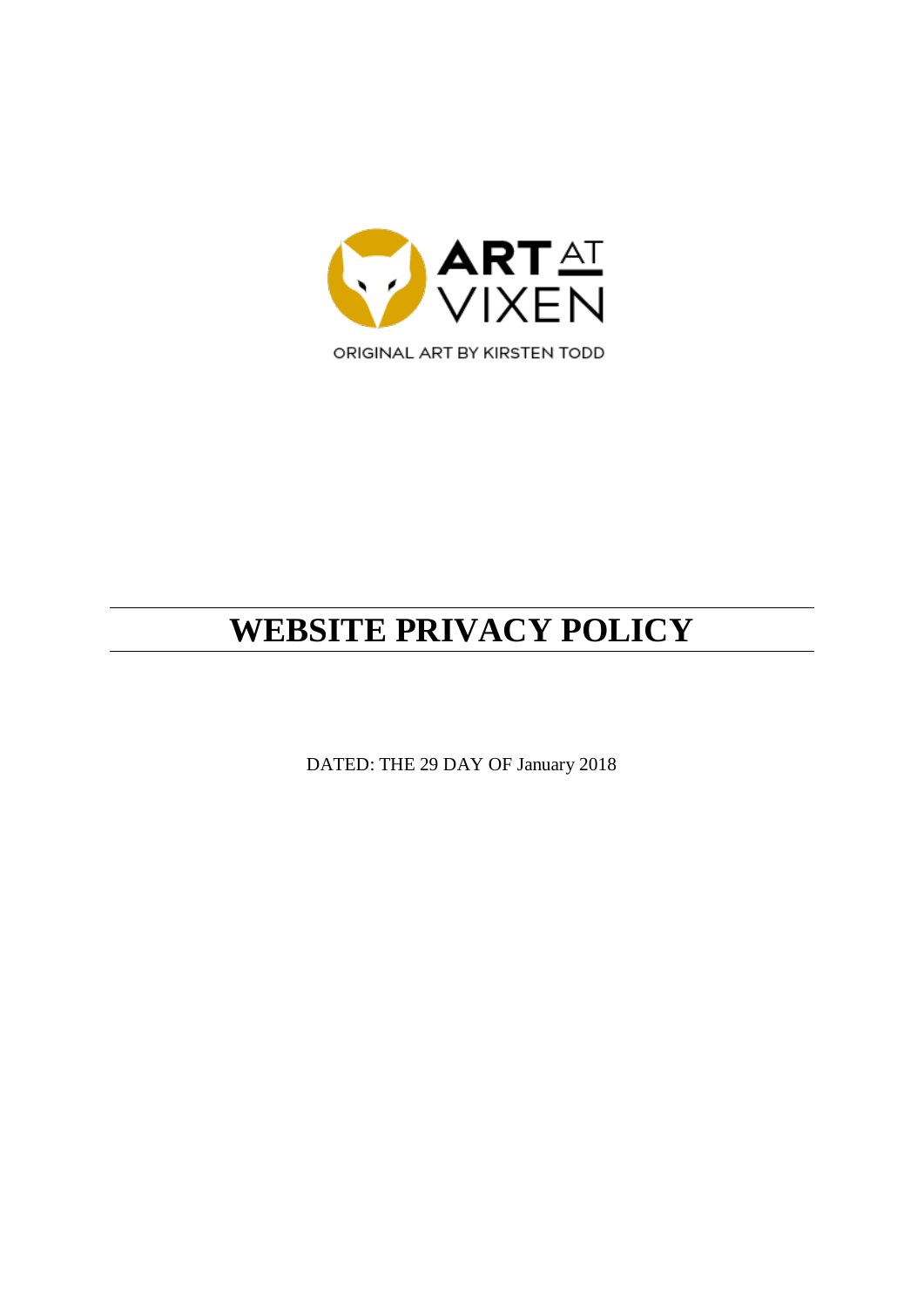# **WEBSITE PRIVACY POLICY**

This web site is owned and operated by Kirsten Todd trading as Art at Vixen and will be referred to as "We", "our" and "us" in this Internet Privacy Policy. By using this site, you agree to the Internet Privacy Policy of this web site ("the web site"), which is set out on this web site page. The Internet Privacy Policy relates to the collection and use of personal information you may supply to us through your conduct on the web site.

We reserve the right, at our discretion, to modify or remove portions of this Internet Privacy Policy at any time. This Internet Privacy Policy is in addition to any other terms and conditions applicable to the web site.

We recognise the importance of protecting the privacy of information collected about visitors to our web site, in particular information that is capable of identifying an individual ("personal information"). This Internet Privacy Policy governs the manner in which your personal information, obtained through the web site, will be dealt with. This Internet Privacy Policy should be reviewed periodically so that you are updated on any changes. We welcome your comments and feedback.

# **Personal Information**

1. Personal information about visitors to our site is collected only when knowingly and voluntarily submitted. For example, we may need to collect such information to provide you with further services or to answer or forward any requests or enquiries. It is our intention that this policy will protect your personal information from being dealt with in any way that is inconsistent with applicable privacy laws in the United Kingdom.

# **Use of Information**

- 2. Personal information that visitors submit to our site is used only for the purpose for which it is submitted or for such other secondary purposes that are related to the primary purpose, unless we disclose other uses in this Internet Privacy Policy or at the time of collection. Copies of correspondence sent from the web site, that may contain personal information, are stored as archives for record-keeping and back-up purposes only.
- 3. Kirsten Todd trading as Art at Vixen is a registered data controller under the Data Protection Act 1998. Any personal information collect will be used in accordance with the Data Protection Act 1998 and any other laws that may be applicable.

# **Collecting information on Registered members**

- 4. As part of registering with us, we collect personal information about you in order for you to take full advantage of our services. To do this it may be necessary for you to provide additional information to us as detailed below.
- 5. *Registration*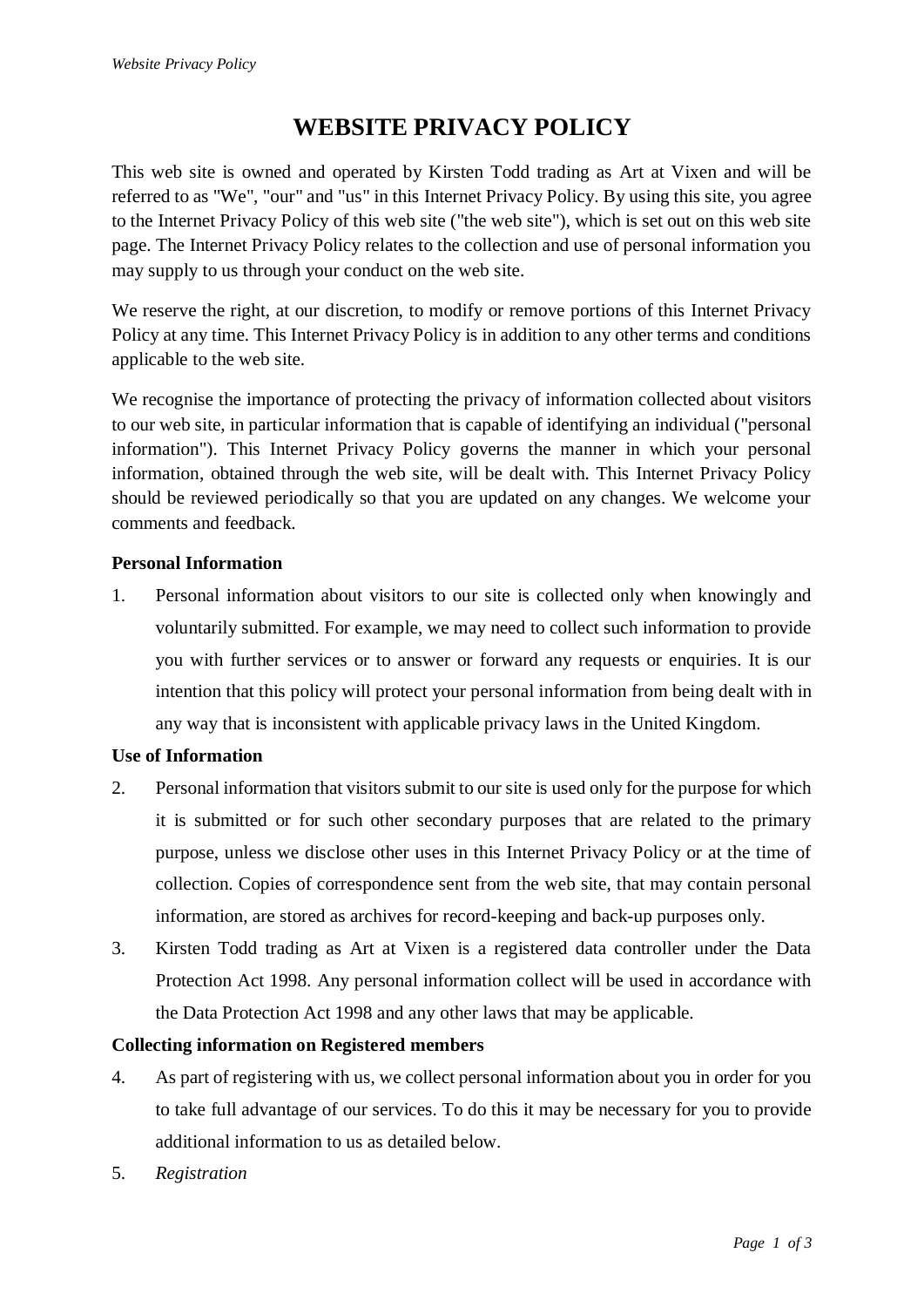Registration is completely optional. Registration may include submitting your name, email address, address, telephone numbers, option on receiving updates and promotional material and other information. You may access this information at any time by logging in and going to your account.

#### **Credit Card Details**

6. Credit Card details are only stored for the processing of payment and will be deleted once payment is processed.

#### **Disclosure**

- 7. Apart from where you have consented or disclosure is necessary to achieve the purpose for which it was submitted, personal information may be disclosed in special situations where we have reason to believe that doing so is necessary to identify, contact or bring legal action against anyone damaging, injuring, or interfering (intentionally or unintentionally) with our rights or property, users, or anyone else who could be harmed by such activities. Also, we may disclose personal information when we believe in good faith that the law requires disclosure.
- 8. We may engage third parties to provide you with goods or services on our behalf. In that circumstance, we may disclose your personal information to those third parties in order to meet your request for goods or services.

#### **Security**

- 9. We strive to ensure the security, integrity and privacy of personal information submitted to our sites, and we review and update our security measures in light of current technologies. Unfortunately, no data transmission over the Internet can be guaranteed to be totally secure.
- 10. However, we will endeavour to take all reasonable steps to protect the personal information you may transmit to us or from our online products and services. Once we do receive your transmission, we will also make our best efforts to ensure its security on our systems.
- 11. In addition, our employees and the contractors who provide services related to our information systems are obliged to respect the confidentiality of any personal information held by us. However, we will not be held responsible for events arising from unauthorised access to your personal information.

# **Collecting Information for Users**

12. *Cookies and Applets*

We use cookies to provide you with a better experience. These cookies and allow us to